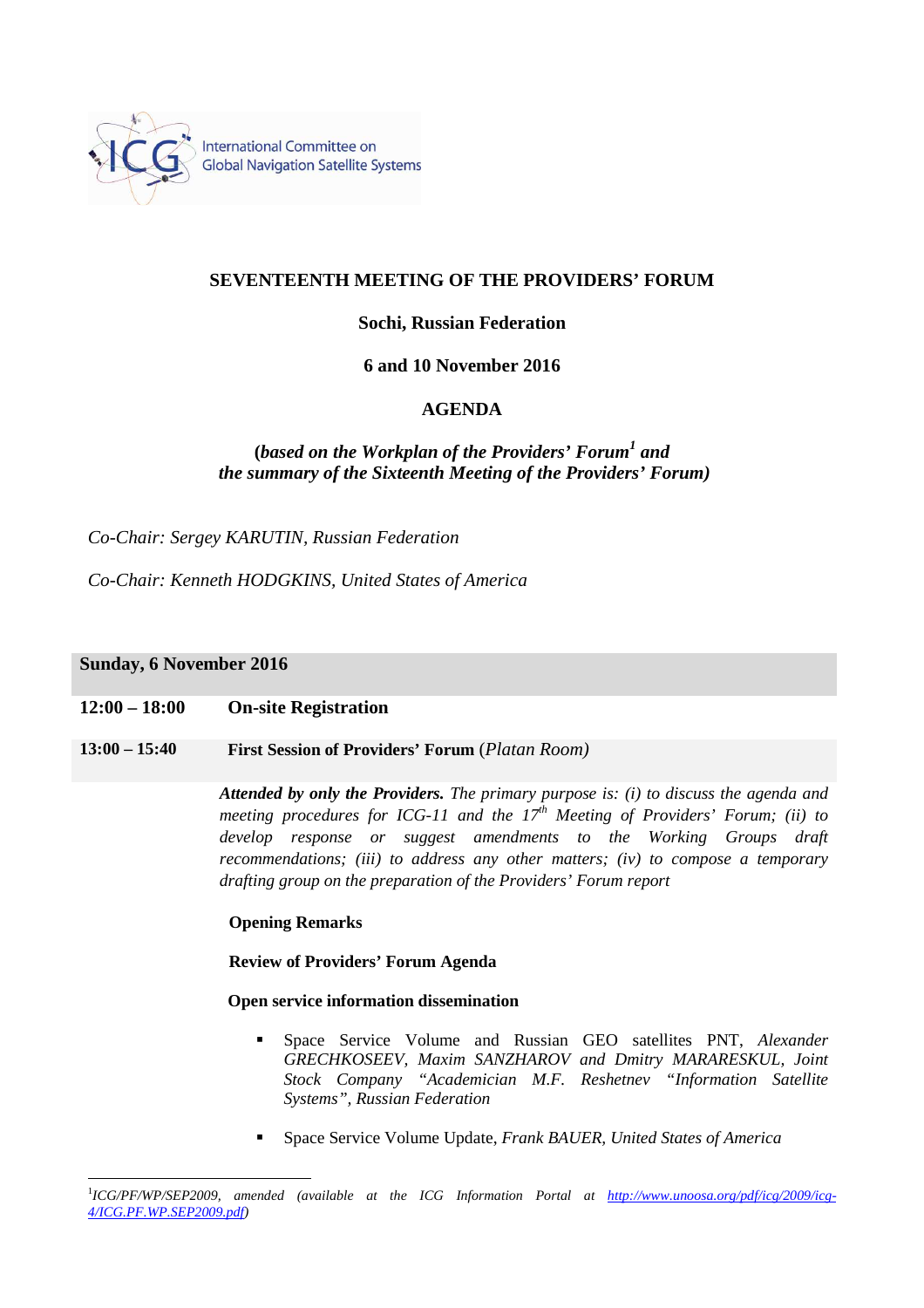- Update on GPS Time Offset Issue, *Frank CLARK, United States of America*
- Space debris in GNSS operational orbits, Tatiyana MIRGORODSKAYA on behalf of *Igor USOVIK, TsNIImash, Russian Federation*
- Update on iGMAS*, Wenhai JIAO, Xurong Dong, Hanrong SUN*, *Shuli SONG, China Satellite Navigation Project Center, China*
- GPS Adjacent Band Compatibility Update, *Karen VAN DYKE, United States of America*

## **Service performance monitoring**

 Service Performance Standard Assessment, *Frank CLARK, United States of America* 

### **Spectrum protection: interference detection and mitigation**

### **Multi-GNSS demonstration project in the Asia/Oceania region**

 The status update on Multi-GNSS Asia, *Satoshi KOGURE, National Space Policy Secretariat, Cabinet Office, Japan* 

## **ICG Information Centres: Regional Centres for Space Science and Technology Education (affiliated to the United Nations)**

 Activities to be carried out in 2017, *Sharafat GADIMOVA, ICG Executive Secretariat, Office for Outer Space Affairs* 

## **Comments on the Agenda of the Eleventh Meeting of the ICG**

### **Other Matters:**

- Terms of Reference of the Providers' Forum
- Membership of the ICG: *The request for Observer Status by Resilient Navigation & Timing Foundation*
- Expression of an interest (to participate in the ICG-11 meeting as an invited observer): *Korean Aerospace Research Institute (KARI), Korea*

### **15:40 – 16:00** *Coffee Break*

## **16:00 – 17:00 Meeting with the Working Groups Co-Chairs and Working Groups reports**

*Attended by only the Providers and the co-chairs of the Working Group. The primary purpose is: (i) to identify issues for discussion in the working groups; and (ii) to consider their reports on the status of the implementation of the agreed recommendations from the previous ICG meetings.*

## **17:00 – 18:00 Providers' Forum Meeting (to be continued as needed)**

## **Thursday, 10 November 2016**